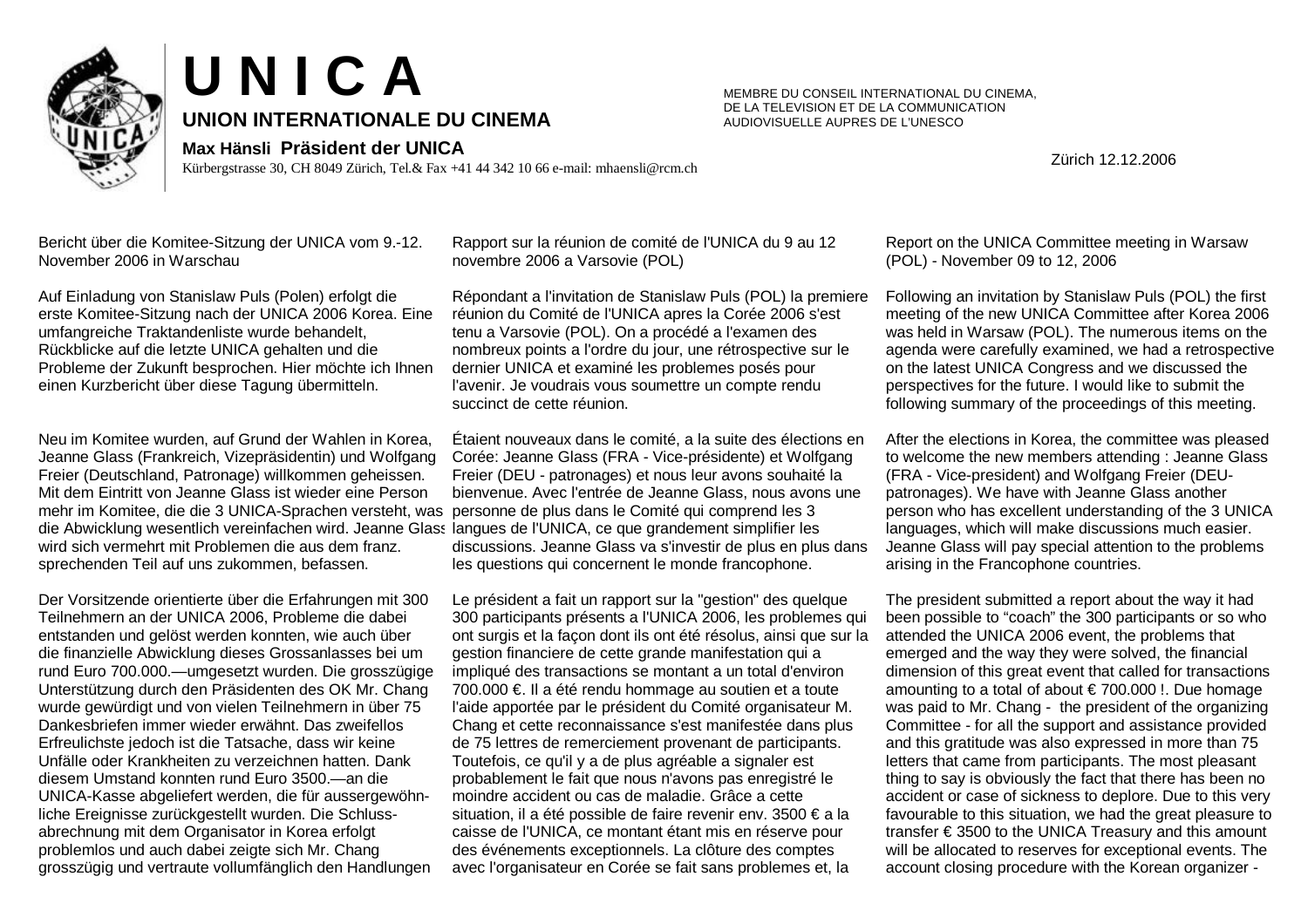unseres Schatzmeister Thomas Kräuchi, der noch in Korea die Schlussabrechnung vorlegen konnte. Es ist immer ein Problem, solche Leistungen in Sachen Organisation zu würdigen. Auf Grund dieser Tatsache hat das Komitee beschlossen, eine VERDIENSTURKUNDE zu entwerfen, mit dieser solche Leistungen honoriert werden können. Das Reglement dazu wird in einer der nächsten Ausgaben der UNICA News publiziert werden.

Auf Grund der Unklarheiten in den Statuten, die sich anlässlich der Wahlen an der GV in Korea bemerkbar gemacht haben (Sprachprobleme), wurde der Luxemburgische Verband gebeten, die Ueberarbeitung und die exakte Anpassung der verschiedenen Punkte an die 3 UNICA-Sprachen vorzunehmen. Georges Fondeur hat diesen Auftrag übernommen und wir werden Sie darüber informieren.

Der Vorschlag von den Niederlanden, die Amtszeit bei die Beiräte im Komitee auf 3 Amtsperioden zu je 3 Jahren zu beschränken wurde bereits in Korea seitens des Komitee positiv aufgenommen und wird in den neuen Statuten so vorgeschlagen werden.

Die Auswahl der Beiträge, die anlässlich des UNICA-Wettbewerbes für das UNICA-Archiv und die DVD(evt. Kassette mini DV) soll künftig durch die HH Jan Baca, Rolf Mandolesi, Wolfgang Freier und Hans Schober) vorgenommen werden.

Die Jahresmedaille an die Landesverbände soll nur noch dann abgegeben werden, wenn diese für verdienstvolle Arbeit im Rahmen der UNICA bestimmt ist.

Die Auswahl der Filme für die öffentliche Jury-Diskussion soll in zwei Abstimmungen in der Jury geregelt werden. In der ersten Abstimmung benötigt der Beitrag ein Stimmenverhältnis von 5:2 womit dieser für die öffentliche Jurysitzung ausgewählt ist. Beiträge die dieses Hürde nicht genommen haben können von einzelnen Juroren nochmals vorgebracht werden, wobei dann ein Resultat von 4:3 ausreicht um so doch noch in die öffentliche Jurydiskussion aufgenommen zu werden..

encore, M. Chang s'est montré particulierement généreux et s'est fié entierement aux opérations faites par notre trésorier Thomas Kräuchi lorsqu'il a présenté les comptes de clôture avant de quitter le pays. Il est toujours difficile de rendre justice a de telles performances en matiere d'organisation. Sur la base de ce fait, le Comité a décidé de faire un projet de Certificat de Mérite avec lequel des prestations de cette qualité pourraient etre honorées. Le reglement concernant cette opération sera publié dans un des prochains numéros des Nouvelles de l'UNICA.

A la suite des ambiguités qui sont apparues dans les Statuts a l'occasion des élections a l'assemblée générale en Corée (problemes de langue), la fédération luxembourgeoise a été priée d'entreprendre la révision et la mise en cohérence des différents points dans les 3 langues de l'UNICA. Georges Fondeur s'est chargé de cette mission et nous vous tiendrons informés.

La proposition des Pays-Bas visant a ce que le temps passé par les conseillers au Comité soit limité a 3 mandats de chacun 3 ans a déja été discutée en Corée par le Comité et l'idée a été accueillie favorablement; elle sera proposée dans les nouveaux statuts.

Le choix des films retenus pour la Cinématheque et le DVD (éventuellement cassette - mini DV) a l'occasion du Concours de l'UNICA sera fait a l'avenir par Jan Baca, Rolf Mandolesi, Wolfgang Freier et Hans Schober.

La médaille annuelle destinée aux fédérations nationales ne doit etre remise que lorsque qu'elle est destinée a récompenser une action méritoire dans le cadre de l'UNICA.

Le choix des films pour la discussion publique du jury doit etre organisé en deux tours de vote du jury. Dans le premier tour de vote, le film doit avoir un rapport de voix de 5:2 pour etre retenu pour la séance publique. Les films qui n'auraient pas passé cet obstacle peuvent etre promus par des membres du jury pour qu'il y ait un second tour, auquel cas un résultat de 4 voix a 3 est suffisant pour etre quand meme pris dans la discussion publique du jury.

which could be completed even before departure - went without a hitch and, here again, Mr. Chang was very generous and showed full trust in Thomas Kräuchi and his work as a the treasurer the accounts of fence. It is always difficult to do full return justice to such performances in the field of organization. That was taken by the Committee as an incentive to design and develop a Certificate of Merit to pay due homage to such meritorious service. More information about this will be supplied in one of the forthcoming issues of the UNICA News.

Due to the ambiguity in some of the provisions of the UNICA Statutes that appeared at the time of elections during the General assembly in Korea (problems of interpretation), the Luxembourg federation was requested to start a revision and check on the consistency of the wording in the 3 UNICA languages. Georges Fondeur was commissioned for this task and we will report about the results in due time.

The proposal from the Netherlands aiming at limiting the term of office of advisors in the UNICA to 3 terms of 3 years each was submitted to Committee discussion in Korea and it received positive response so that it will be taken up in the revised Statutes.

In the future, Jan Baca, Rolf Mandolesi, Wolfgang Freier and Hans Schober will be in charge of selecting the films to be stored in the UNICA Film Library or included into the DVD (possibly minis DV - cassette) at the time of the UNICA Competition.

The annual medal for the national federations should be delivered only when the meritorious action for the sake of UNICA which it is intended to reward has been identified.

The procedure to select the films going for the public jury discussion should be organized as a two-round vote. In the first round of voting, the film must have 5:2 majority to go to the public discussion. The films which did not may be supported by individual jury members and be submitted to a second round of voting in which case a 4 to 3 vote is sufficient to be on the list for public discussion.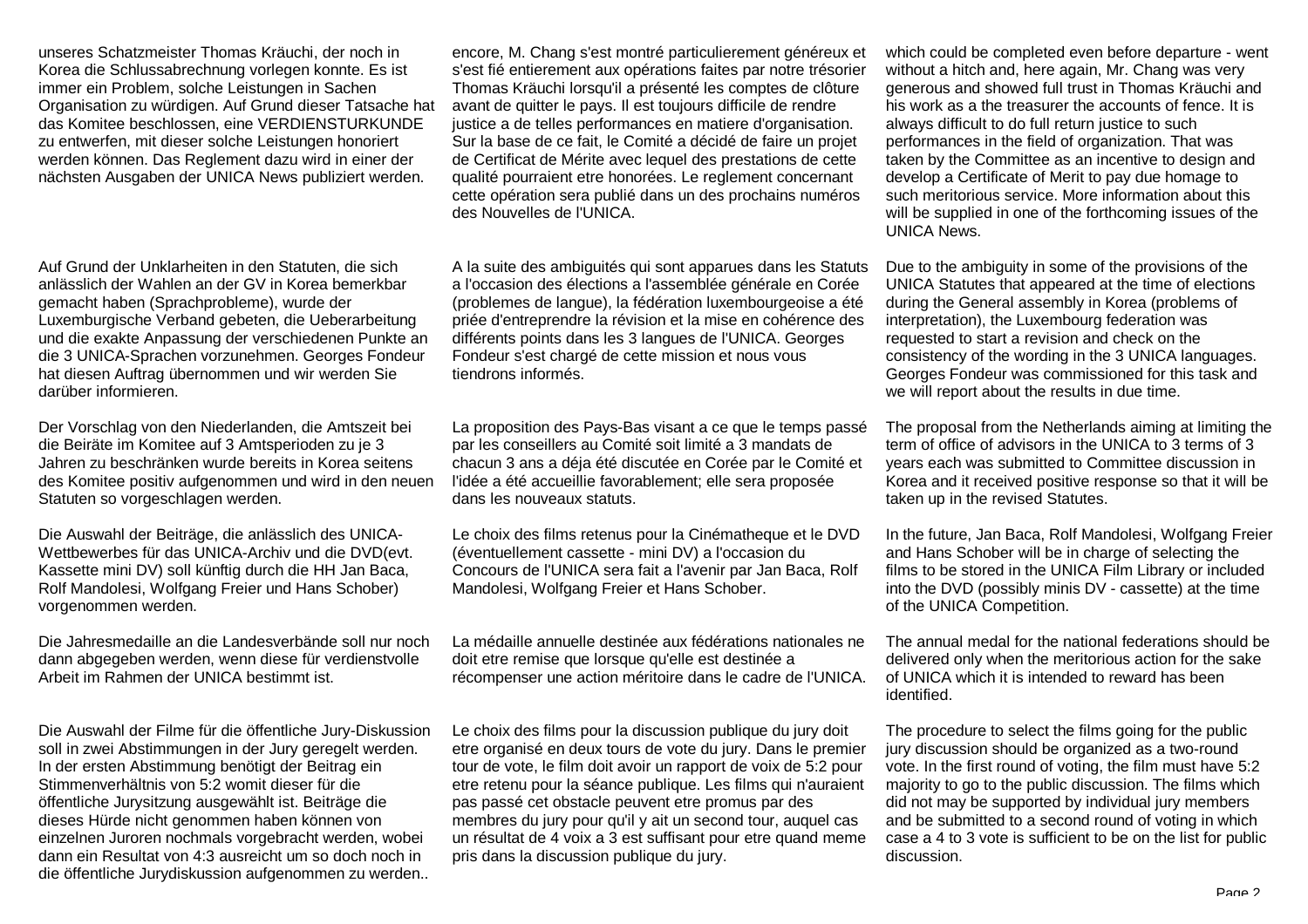Die Verpflichtung, dass alle eingereichten Beiträge zum UNICA-Wettbewerb nur noch im Format "Mini-DV" gemacht werden dürfen, wurde begrüsst. Nur so haben wir die Möglichkeit, Kopien für das Archiv und für die Landesverbände zu fertigen. Das System DVD macht immer wieder grosse Probleme und ist vor allem für die Herstellung von Kopien problematisch. Es wird aber auch gefordert, dass auf einer Mini-DV **nur ein Beitrag** sein darf. In Korea war die Situation wirklich katastrophal. Kasetten waren mangelhaft angeschrieben, keine Laufzeit notiert und auch der Autor fehlte bei einigen Exemplaren. Die Koreaner haben in 3 Nächten versucht, durch Abspielen der Bänder, die nötigen Angaben zu erarbeiten! Das darf nicht mehr passieren. Der Sekretär der UNICA wird beim Versand der Anmeldungen für die UNICA 2007 entsprechende Weisungen erteilen.

Das Programm der UNICA 2006 wurde bereits an die Landesverbände auf einer DVD mit 120 Minuten (ein wesentlich erweitertes Programm gegenüber dem Vorjahr) zugestellt.

Frau Dr. Z. Skoludova (Slowakei) orientierte über die UNICA 2007. Das OK bemüht sich, die auftretenden Probleme zu lösen. Anfangs 2007 werden alle bisherigen Teilnehmer nochmals vom Organisator angeschrieben mit der Möglichkeit sich zu dieser UNICA anzumelden. Dabei wird auch die Frage, wie man zum Kongress-Ort am besten kommt, mitgeteilt werden.

Wir sind in Verbindung mit dem Kulturministerium der Slowakei das versichert hat, dass alles unternommen wird, dass dieser Anlass ein grosser Erfolg werden wird. Wir werden die Landesverbände und die Teilnehmer entsprechend informieren wenn uns neue Erkenntnisse vorliegen.

Der Schatzmeister legte die Liste vor, welche Länder ihre finanziellen Verpflichtungen noch nicht erfüllt haben, da per 31.12.2006 Ausschlüsse vorgenommen werden müssen. In der Zwischenheit haben sich bereits Länder gemeldet, die ihre Verpflichtungen noch dieses Jahr erfüllen wollen bzw. bereits erfüllt haben. Ueber das Resultat nach dem 31.12.2006 werden wir Sie informieren.

L'obligation de ne plus présenter les films inscrits au Concours de l'UNICA que dans le format "Mini-DV" a été bien accueillie. C'est le seul moyen pour de pouvoir fabriquer ensuite des copies pour la Cinématheque et pour les fédérations nationales. Le systeme DVD est toujours une source de gros problemes et pose des difficultés surtout quand il faut faire des copies. Mais il est également demande qu'il n'y ait qu'**un seul film** par mini-DV. La situation a été vraiment catastrophique en Corée. Les inscriptions sur certaines casettes étaient erronées, ou bien la longueur n'était pas indiquée, ou encore l'auteur n'était pas mentionné. Pendant trois nuits, les Coréens ont essayé de recréer les indications manquantes apres avoir fait défiler les bandes ! Cela est ne doit pas se reproduire ! Le secrétaire de l'UNICA donnera des instructions pertinentes en meme temps qu'il expédiera les formulaires d'inscription pour l'UNICA 2007.

Le programme de l'UNICA 2006 a déja été envoyé aux fédérations nationales sur un DVD de 120 minutes (un programme qui a été tres largement étendu par rapport a celui de l'année précédente).

Madame Z. Skoludova (SVK) a donné des informations sur l'UNICA 2007. Le comité organisateur s'efforce de résoudre tous les problemes qui se présentent. Tous les participants des années précédentes recevront une lettre au début de 2007 de la part de l'organisateur avec la possibilité de s'inscrire pour cet UNICA. Des informations seront également données concernant la maniere d'arriver dans la ville de congres.

Nous sommes en relation avec le Ministere de la Culture de Slovaquie et celui-ci nous a assuré que tout sera fait pour que cette manifestation soit un grand succes. Nous donnerons toutes les informations nécessaires aux fédérations nationales des que nous en saurons plus.

Le trésorier a présenté la liste des pays qui ne sont pas encore acquitté de leurs obligations financieres car il nous fait prendre des décisions avant le 31.12.2006 quant aux exclusions. Entre temps, des fédérations se sont annoncées pour dire qu'elles voulaient s'acquitter de leurs obligations cette année encore ou qu'elles l'avaient déja fait. Nous vous informerons des résultats apres le 31.12.2006.

The obligation of submitting all the films selected for the UNICA Contest in format "Mini-DV" format was found appropriate. This is the only way we have to produce copies for the Film Library and the national federations. The DVD system is always a cause of major problems and difficulties, especially when it comes to making more copies. But the other condition is that only **one film** is recorded on a mini-DV. The situation was really disastrous in Korea. The indications on certain cassettes were not complete or partly wrong, information about the length was missing or the name of author(s) was not mentioned. The Koreans spent three nights trying to recover the missing indications after viewing the tapes ! This should not be repeated ! The UNICA Secretary will provide relevant instructions when he sends the registration forms for the UNICA 2007 Congress.

The UNICA 2006 Congress programme has already been sent to the national federations with a 120-minute DVD (the program has been considerably enlarged as compared to the previous year's).

Dr. Zuzana Skoludova (SVK) gave information on the UNICA 2007 Congress. The organizing committee does its best to solve all the problems arising. All the participants in previous congresses will receive a letter from the organisers at the beginning of 2007, giving them the possibility of registering for this UNICA Festival. Information will also be circulating concerning the ways and means to reach the congress city. We are in contact with the Ministry of Culture of Slovakia and this institution has given assurance that everything will be done to make this event a great success. We will provide all relevant information to the national federations as soon as we know some.

The treasurer has produced the list of countries which are not met their financial obligations yet as decisions of membership cancellation have to be made before 31.12.2006. In the mean time some federations have announced that they are willing to catch up with their obligations this year or that they have already done so. We will inform you about the results after Dec. 31, 2006